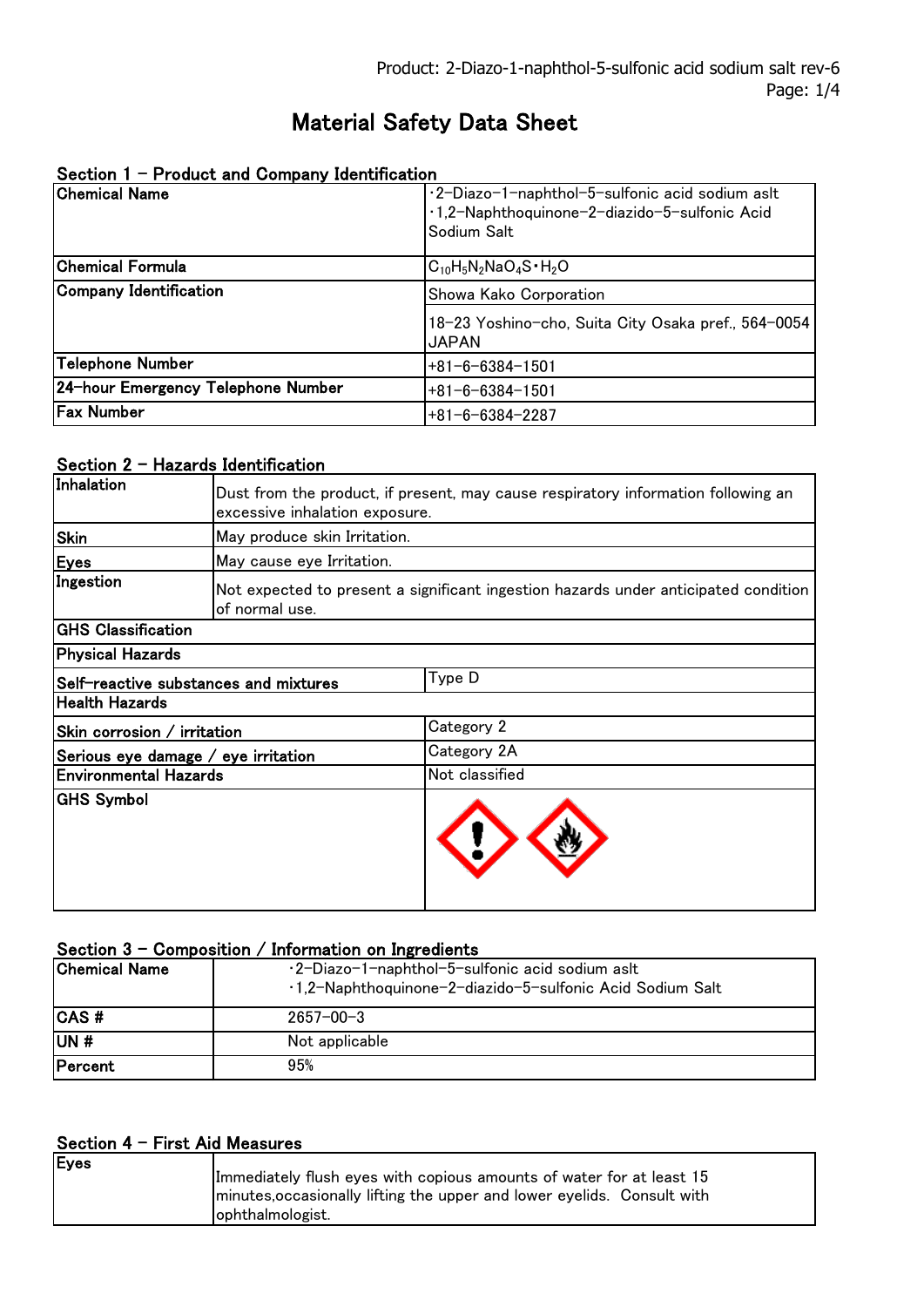| <b>Skin</b> | Flush skin with plenty of water for at least 15 minutes while removing<br>contaminated clothing and shoes. Wash clothing before reuse. Consult with a<br>physician if symptoms occur.               |
|-------------|-----------------------------------------------------------------------------------------------------------------------------------------------------------------------------------------------------|
| Ingestion   | Immediately wash mouth with plenty of water and give $1 - 2$ cupfuls of milk or<br>water if victim is conscious and alert. Consult with a physician.                                                |
| Inhalation  | Remove to fresh air, wash out nasal aperture and mouth with plenty of water. If<br>breathing is difficult, give artificial respiration. If not breathing, give oxygen.<br>Consult with a physician. |

#### Section  $5$  – Fire Fighting Measures

| <b>Flash Point</b>                |       | No data found                                                                                                                |
|-----------------------------------|-------|------------------------------------------------------------------------------------------------------------------------------|
| Autoignition                      |       | None                                                                                                                         |
| <b>Explosion Limits</b><br>Lower  |       | No data found                                                                                                                |
|                                   | Upper | No data found                                                                                                                |
| <b>Extinguishing Media</b>        |       | Water, powder, carbon dioxide, foam                                                                                          |
| <b>Fire Fighting Instructions</b> |       | Avoid non-fire fighting equipped personnel to enter. Extinguish<br>upwind from the fire wearing appropriate protective gear. |

# Section 6 - Accidental Release Measures

| Spills/Leaks | Evacuate spill area. Provide adequate ventilation. Wear self-contained breathing |
|--------------|----------------------------------------------------------------------------------|
|              | apparatus, rubber boots and heavy rubber gloves. Sweep up, place in a bag and    |
|              | hold for waste disposal. Avoid raising dust. Do not contact with skin. Do not    |
|              | linhale. Wash spill site after material pickup is complete.                      |
|              |                                                                                  |
|              |                                                                                  |

# Section  $7 -$  Handling and Storage

| <b>Handling</b> | Wear appropriate protective gear. Do not contact with eyes, skin and on clothing.<br>Do not inhale. Handle with care. Wash mouth and hand after handling the material. |
|-----------------|------------------------------------------------------------------------------------------------------------------------------------------------------------------------|
| Storage         | Keep container tightly closed. Avoid such conditions as direct sunlight and high<br>piling. Store in low-humid, low-temperature area.                                  |

### Section 8 - Exposure Controls / Personal Protection

|                               | Engineering Controls Facilities storing or utilizing the material should be equipped with an eye wash<br>facilities and a safety shower. Use adequate ventilation to keep airbone<br>concentrations low. |  |
|-------------------------------|----------------------------------------------------------------------------------------------------------------------------------------------------------------------------------------------------------|--|
| <b>Exposure Limits</b>        | Not data found                                                                                                                                                                                           |  |
| Personal Protective Equipment |                                                                                                                                                                                                          |  |
| <b>Eyes</b>                   | Safety goggles                                                                                                                                                                                           |  |
| Skin                          | Rubber gloves                                                                                                                                                                                            |  |
| <b>Clothing</b>               | Protective clothing and rubber boots                                                                                                                                                                     |  |
| Respirators                   | Anti-dust mask                                                                                                                                                                                           |  |

# Section 9 - Physical and Chemical Properties

| Physical State | <b>IPowder</b> |
|----------------|----------------|
|----------------|----------------|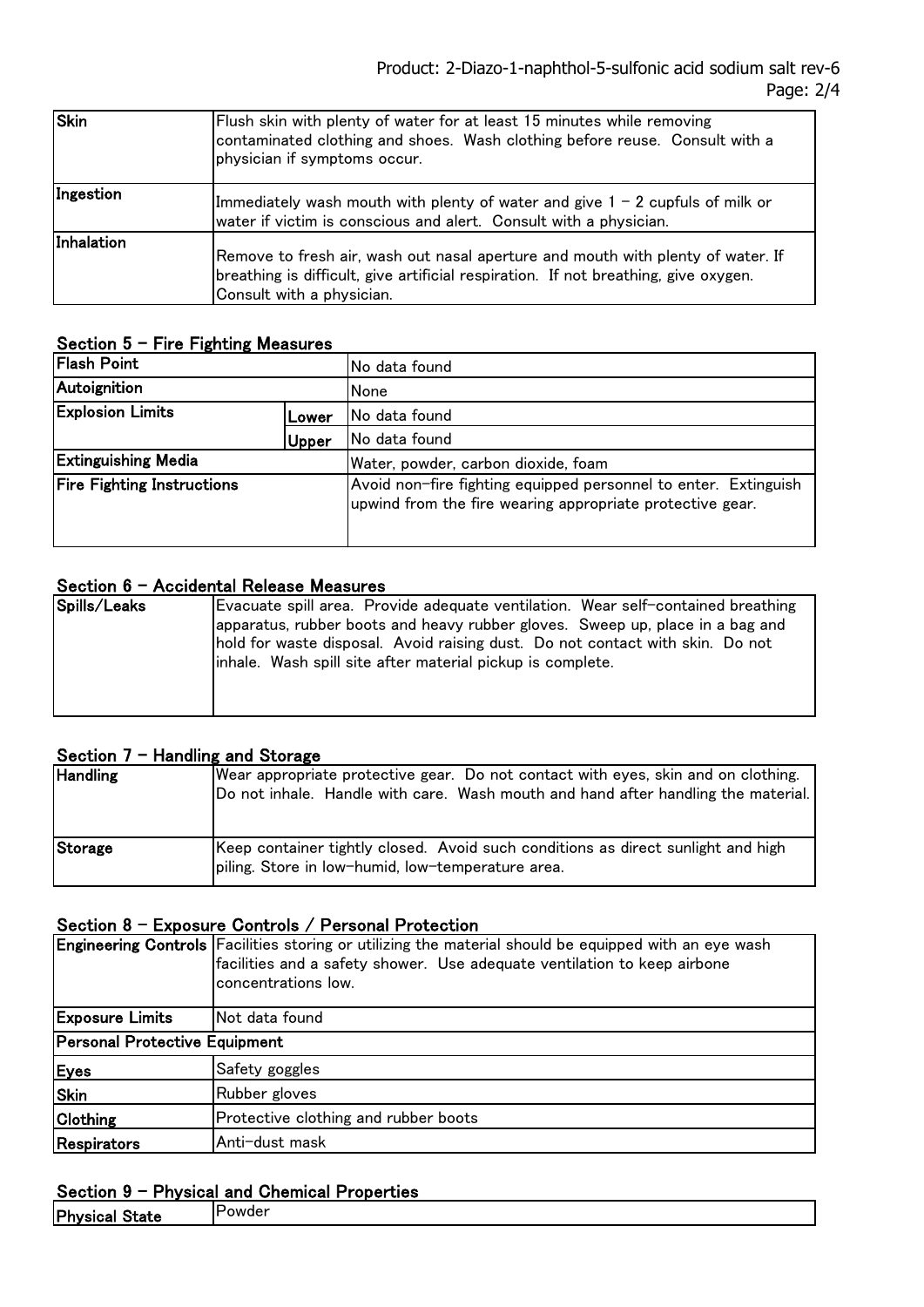| Appearance           | Yellow - yellowish orange |
|----------------------|---------------------------|
| Odor                 | Odorless                  |
| <b>Boiling point</b> | No data found             |
| <b>Melting point</b> | No data found             |
| Density              | No data found             |
| Viscosity            | No data found             |
| pH                   | No data found             |
| <b>Flash Point</b>   | No data found             |
| Autoignition         | None                      |
| <b>Explosibility</b> | None                      |
| Vapor Pressure       | No data found             |
| <b>Vapor Density</b> | No data found             |
| <b>Solubility</b>    | Soluble in water          |
| Molecular Weight     | 290.23                    |

# Section  $10 -$  Stability and Reactivity

| <b>Stability</b>                        | Unstable to light and heat, decomposed and degraded<br>by light and heat. |
|-----------------------------------------|---------------------------------------------------------------------------|
| Conditions to avoid                     | Light and heat                                                            |
| Incompatibilites with Other Material    | Strong oxidizing agents                                                   |
| <b>Hazardous Decomposition Products</b> | Toxic gases of carbon monoxide, nitrogen oxides, and<br>sulfur oxide      |
| <b>Hazardous Polymerization</b>         | Will not occur                                                            |

# Section  $11 -$  Toxicological Information

| <b>RTECS#</b>        | No data found                               |  |  |
|----------------------|---------------------------------------------|--|--|
| LD50/LC50            | No data found                               |  |  |
| Carcinogenicity      | No data found                               |  |  |
| Mutagenicity         | No data found                               |  |  |
| Reproductive Effects | No data found                               |  |  |
| Teratogencity        | No data found                               |  |  |
| Immunology           | No data found                               |  |  |
| Irritation           | May be irritating to eyes, skin or membrane |  |  |

# Section 12 - Ecological Information

| Ecotoxicity                   | No.<br>data found      |
|-------------------------------|------------------------|
| <b>Environmental Standard</b> | No.<br>tound :<br>data |

# Section 13 - Disposal Consideration

| Disposal Method | Federal (national), state or local laws and regulations will determine the<br>proper waste disposal method. |
|-----------------|-------------------------------------------------------------------------------------------------------------|
| Regulations     | Federal (national), state or local laws and regulations                                                     |

# Section 14 - Transport Information

| UUULIVII IT<br>11 ansport monitation |                             |  |
|--------------------------------------|-----------------------------|--|
| <b>Shipping Name</b>                 | ∣Self−reactive solid type D |  |
|                                      |                             |  |